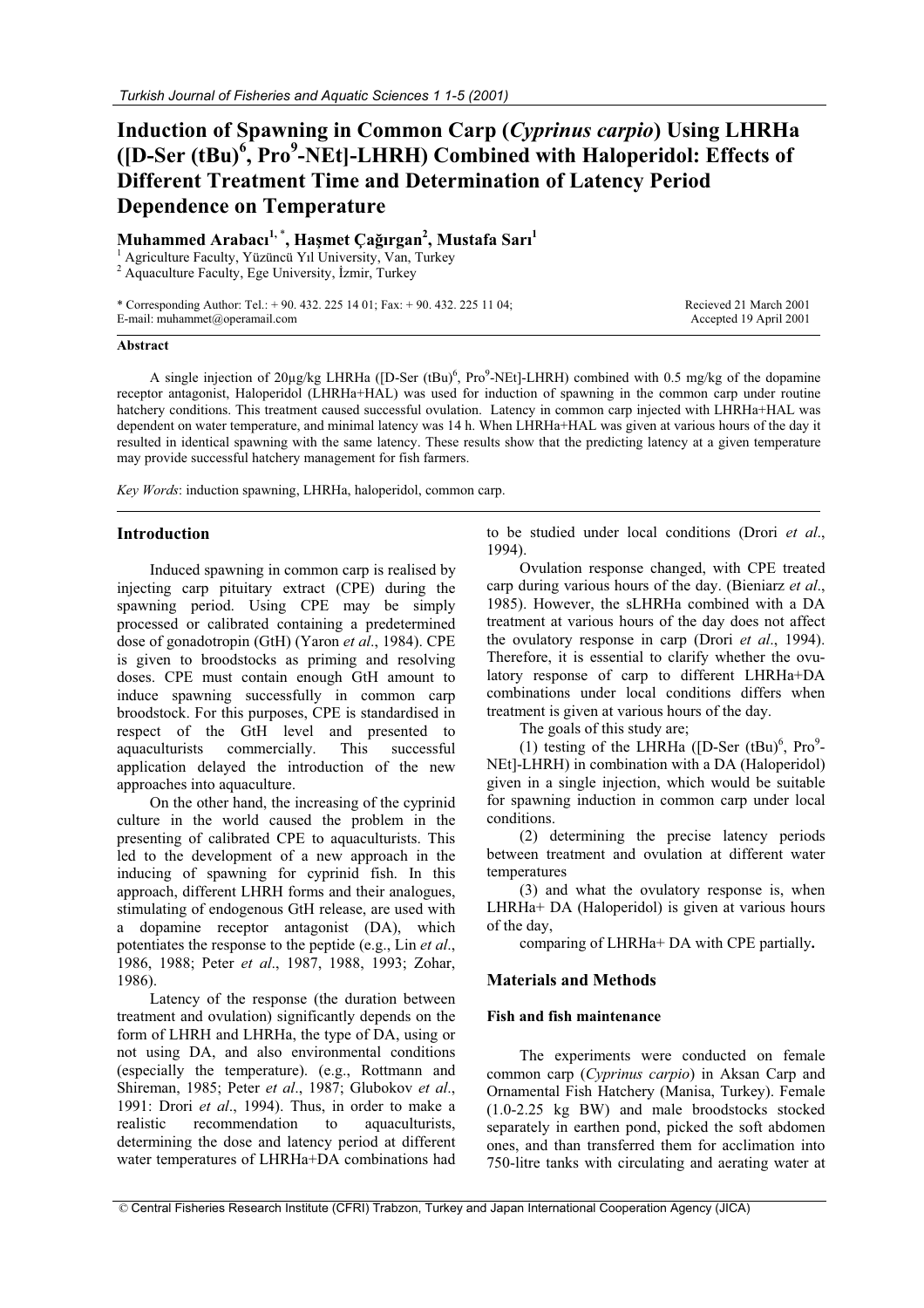different temperatures (20-26  $\degree$ C). After two or three days ovarian biopsies were obtained, clarified and examined as described in Levavi-Zermonsky and Yaron (1986). The stage of oocyte maturation was determined as follows: Stage I, central germinal vesicle (GV); Stage II, migrating GV; Stage III, peripheral GV; Stage IV, GV breakdown (GVBD); Stage V, ovulated eggs in ovarian lumen. Only fish in which more than 60% of the oocytes were at Stage II were selected for the spawning experiments.

Hormones and drugs were injected into the base of pectoral fin at a volume of 0.5 ml/kg. After 10 hours of injection, the bottom of each tank was controlled every 30 min for the presence of released eggs, which indicates that ovulation has occurred. Each female, emitting some eggs, blotted, and the eggs were then stripped by abdominal pressure. Fertilization and incubation were carried out according to Rothbard (1981).

#### **Hormones and drugs**

[D-Ser (tBu)<sup>6</sup>, Pro<sup>9</sup>-NEt]-LHRH used as LHRH analogue was provided by Dr. Fikri Balta as a gift. Haloperidol (HAL) and Domperidon (DOM) used as Dopamine antogonist and was prepared for injection according to Omeljaniuk *et al*. (1987) and Chang *et al*. (1984) respectively. DOM was used for determining the optimal dose of LHRHa (Drori *et al*., 1994). The optimal dose of LHRHa and HAL was determined according to Drori *et al*. (1994).

#### **Statistical analysis**

The significance of differences between groups in the spawning experiments was tested by one-way analysis of variance and Duncan's multiple range tests.

# **Results**

#### **The optimal dose of LHRHa**

The following experiment was designed to determine the lowest effective dose of LHRHa ([D- $Ser(tBu)^6$ ,  $Pro^9$ -NEt-LHRH). Fifty-four female carp were divided into six groups and administered with increasing doses of LHRHa combined with a constant dose of DOM (5 mg/kg). Saline (0.7 %) injected fish were used as a negative control to examine the possibility of spontaneous spawning under the hatchery conditions, while CPE-injected fish served as a positive control (Table 1).

None of the fish injected with saline or the lowest dose of the LHRHa spawned. The spawning rate was similar in CPE-treated fish and in fish injected with either 20 or 50 µg/kg LHRHa+5 mg/kg DOM (Table 1).

#### **The optimal dose of haloperidol**

Thirty three fish injected with LHRHa (20 µg/kg) combined with 0.5 mg/kg HAL spawned

Table 1. Spawning induction in mirror carp (1-1.5 kg BW) using graded doses of LHRHa ([D-Ser (tBu)<sup>6</sup>, Pro<sup>9</sup>-NEt]-LHRH) alone or combined with a constant dose of Domperidon (DOM). FTS treatment group is the negative control; CPE (0.2 mg/kg for priming and 2.8 mg/ kg resolving dose) treatment group is the positive control group.

| Treatment                                  | Spawning<br>Ratio | Latency<br>(h)           | Significance |
|--------------------------------------------|-------------------|--------------------------|--------------|
| <b>FTS</b>                                 | 0/8               | $\overline{\phantom{0}}$ | c            |
| LHRHa $(50 \mu g/kg)$                      | 4/10              | 28-30                    | b            |
| LHRHa $(5 \mu g/kg)$ + DOM $(5 \mu g/kg)$  | 1/9               | 30                       | c            |
| LHRHa $(20 \mu g/kg)$ + DOM $(5 \mu g/kg)$ | 9/9               | 28-30                    | a            |
| LHRHa $(50 \mu g/kg)$ + DOM $(5 \mu g/kg)$ | 8/8               | 28-30                    | a            |
| CPE (II. Injection)                        | 9/10              | $12 - 14$                | a            |

Significance relates to the Spawning ratio only; the same letter refers that there was no significant differences amongst groups (*P>* 0.05). Water temperature: 24°C.

Table 2. Spawning induction in common carp using a constant dose (20 µg/kg) of LHRHa ([D-Ser (tBu)<sup>6</sup>, Pro<sup>9</sup>-NEt]-LHRH) combined with graded doses of Haloperidol (HAL).

| Treatment                                    | Spawning ratio or oocyte stage          |
|----------------------------------------------|-----------------------------------------|
| <b>FTS</b>                                   | 0/8                                     |
| LHRHa $(20 \mu g/kg)$ + HAL $(0.1 \mu g/kg)$ | $2/9+7/9$ (%90 Stage IV, % 10 Stage II) |
| LHRHa $(20 \mu g/kg)$ + HAL $(0.5 \mu g/kg)$ | 9/9                                     |
| LHRHa $(20 \mu g/kg)$ + HAL $(1 \mu g/kg)$   | 8/8                                     |

Water temperature; 20°C.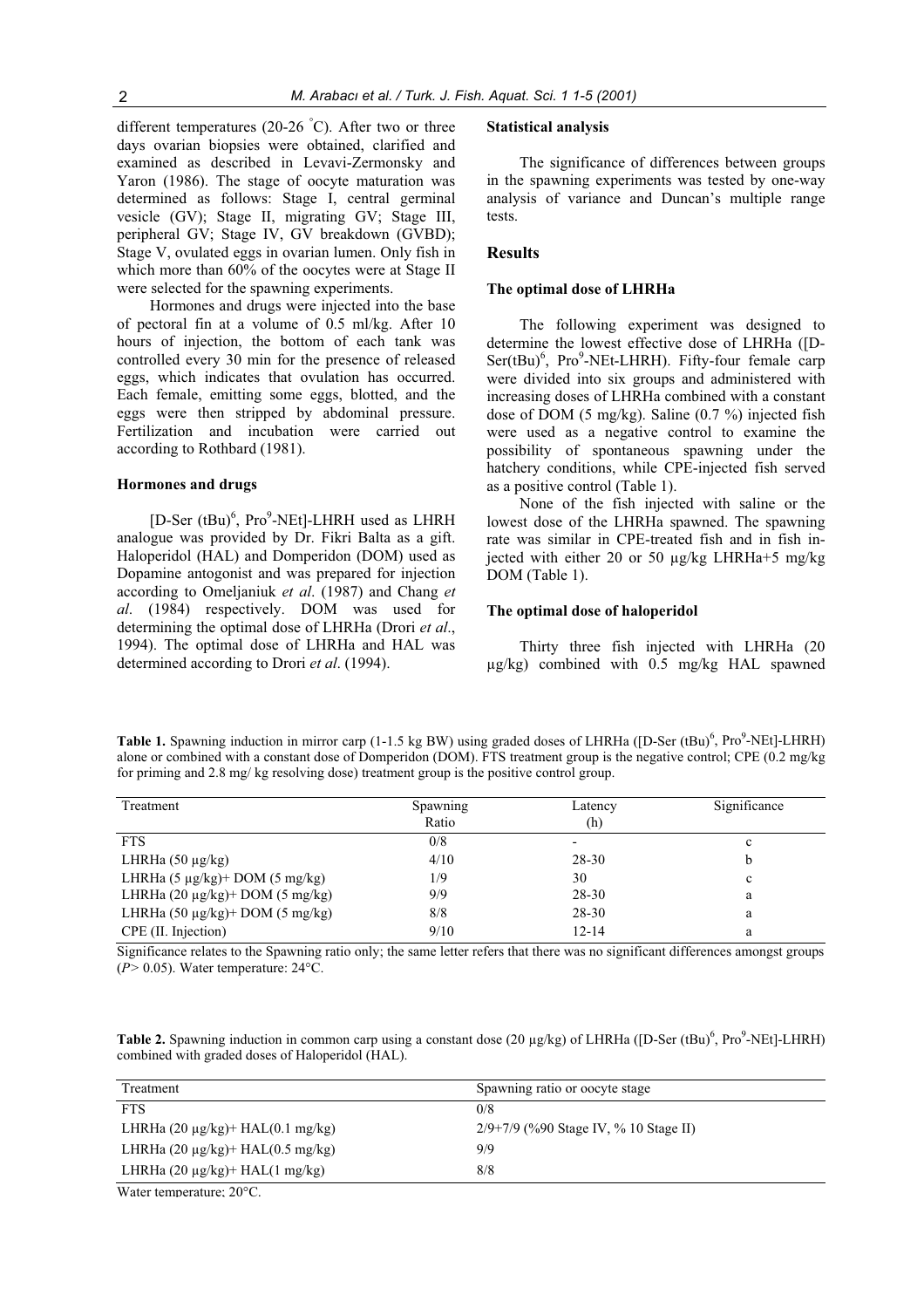successfully while lower doses of HAL only led to progress in oocyte maturation but not to complete ovulation (Table 2).

#### **Using dose of LHRHa+HAL combination**

20 µg LHRHa and 0.5 mg/kg HAL was chosen as a standard treatment dose for further experiments and was given concomitantly to broodstocks for induction of spawning in a single injection.

#### **Timing of the treatment**

Initial egg release in fish kept at 23 °C and injected with 20 µg LHRHa+0.5mg HAL/kg at 07:00, 12:00 and 19:00 occurred after a latency of 14-16 h, irrespective of the hour of injection. The spawning rate was similar in all groups (Table 3).

## **Effects of temperature on latency**

For determining the effects of temperature on the period of latency seven spawning experiments were carried out at various temperatures (20-26 ºC). Latency was negatively correlated with temperature. However, the latency in the range of 22-25 ºC was more or less constant (Figure 1).

#### **Discussion**

Treatment with 20  $\mu$ g/kg LHRHa ([D-Ser (tBu)<sup>6</sup>, Pro<sup>9</sup>-NEt]-LHRH) was effective for spawning induction in carp when given together with a DA. It was reported that this mammalian superactive analogue is also effective for spawning induction in sea bass, sea bream (Arabacı, 2000), and rainbow trout (Arabacı *et al*., unpublished results). The same LHRHa analogue was used for determining the specific LHRH receptors in winter flounder (Crim *et al*., 1988a), and three-spined stickleback (Anderson *et al*., 1989). Biological activity and/or binding affinity was studied in rainbow trout, landlocked salmon, winter flounder (Crim *et al.,* 1988b), goldfish (Habibi *et al*., 1989), and African catfish (Leeuw *et al*., 1988).

For spawning induction in different fish species different Dopamine antagonists were used. Although Haloperidol is also a nonsoluble DA in water as in Domperidon and Pimozid, it is not very common.

Haloperidol was used in goldfish (Peter *et al*., 1986; Omeljaniuk, 1987) and Atlantic croaker (Copeland and Thomas, 1989). As Atlantic croaker does not have dopaminergic inhibition, Haloperidol was noneffective in the spawning induction. The HAL dose of 0.5 mg/kg combined with LHRHa had to be chosen because lower doses only advanced oocyte maturation in most of broodstocks but does not lead to complete ovulation (Table 2). The same dose of Haloperidol (HAL), when given together with LHRHa  $(20 \text{ kg/kg})$ , was realised complete ovulation (Table 2).

Latency between injection and initial egg release in fish treated with LHRHa+DOM was 28-30 h. However, the fish administered with LHRHa+HAL (in this study; at 24 ° C water temperature) and LHRHa+MET (Drori *et al*., 1994; at 23 ° C water temperature) the latency was shorter at 14-16h. It is interesting that HAL, directly non-soluble in water, resembles MET (soluble in water) in respect of the latency period. It is possible that the absorption speed from the injection site of HAL and MET may be equally fast, which would account for the faster spawning response. A High dose (1mg/kg) of HAL is also effective and tolerable (Table 2).

These results show that treating common carp with LHRHa+HAL at any time during the day realises successful ovulations with similar latency period. These results show similarity with the results of Drori *et al*. (1994) who worked on common carp treated



**Figure 1.** Time interval at various temperatures between injection of LHRHa+HAL (LHRHa, 20 µg/kg+HAL, 0.5 mg/kg) and initial egg release. Bars represent the time range for each.

**Table 3.** Spawning induction in mirror carp by 20 µg/kg LHRHa+0.5 mg HAL/kg given at various hours during the day.

| Hour of   | Hour of initial  | Spawning | Latency (h) | Significance |
|-----------|------------------|----------|-------------|--------------|
| Treatment | $egg$ release(h) | Ratio    |             |              |
| 07:00     | 21:00            | 4/4      | 14-16       | а            |
| 12:00     | 02:00            | 4/4      | 14-16       | a            |
| 19:00     | 09:00            | 5/5      | 14-16       | a            |

Water temperature; 24°C.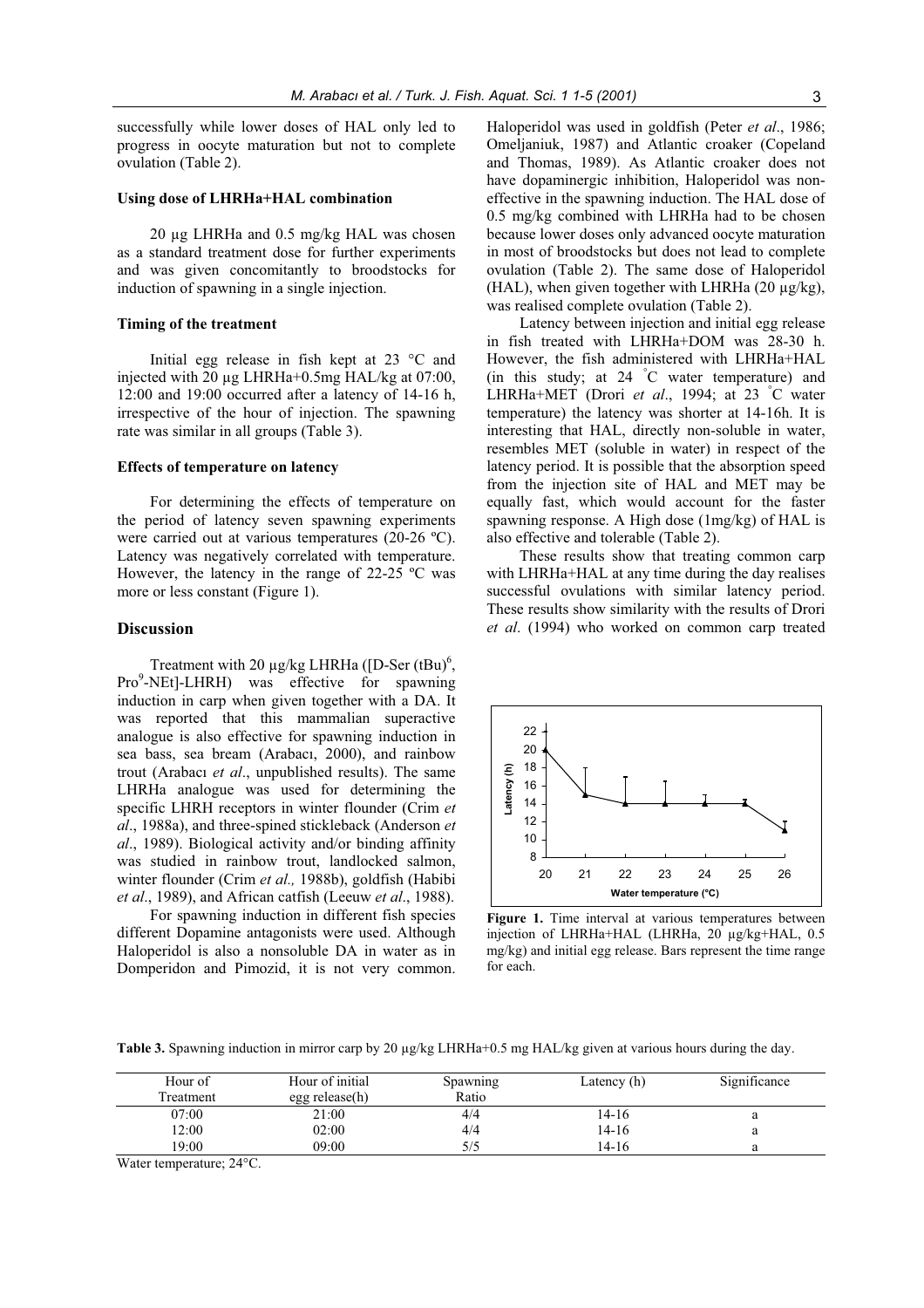with sLHRHa+MET. However, in CPE treated common carp at various hours of the day, ovulation response changed (Bieniarz *et al*., 1985). The situation is different for different fish species. While, *Sparus aurata,* using LHRHa treatment at 10 p.m. was effective in inducing spawning (Zohar, 1986) in, *Dicentrarchus labrax*, using LHRHa treatment at 10 a.m. resulted in a shorter latency (Alvarino *et al*., 1992).

We have observed that the latency was negatively correlated with water temperature in LHRHa+HAL injected fish. The longer latency in LHRHa+HAL treated fish (Figure 1), as compared to the CPE (second injection) treated fish (Table 1), which was also observed at the same water temperature (24 ° C). Similar findings were reported by Drori *et al*. (1994). This is expected in poikilothermic organisms, as their rate of metabolic processes was dependent on the ambient temperature. That LHRHa combination has a hypophysiotropic effect, but the CPE has a direct gonadotropic effect that may be linked to the longer latency in LHRHa combination treated fish, as compared with CPEtreated fish (Drori *et al*., 1994).

There are several reports about the relationship between latency and temperature in CPE treated common carp, and in other cyprinid species it was found to be linear in the range of  $19-26$ °C (Horvath, 1978, 1985; Zonneveld, 1984; Peter *et al*., 1988). In LHRHa treated grass carp, linear negative correlation was reported in the range of 25-31 °C (Rottmann and Shire-man, 1985). In this study, a constant minimal latency of 14 h in the temperature range of 22-25  $^{\circ}$ C was seen in LHRHa+HAL treated Broodstocks (n=51). Interestingly, Drori *et al*. (1994), also reported that common carp injected with sLHRHa+MET showed a constant minimal latency of 14 h in the temperature range of 22.5-25° C. This range corresponds to the optimal temperature range for spawning in the common carp (Horvath, 1978; Peter *et al*., 1988).

As a result, only a single injection of LHRHa+HAL given at any time during the day and predicting the latency according to the water temperature is very important for the fish breeder. The use of LHRHa (20  $\mu$ g/kg) and HAL (0.5 mg/kg) together will provide healthy hatchery management.

#### **Acknowledgements**

We wish to thank the directors of the hatcheries of AKSAN, Erdoğan Ak, Mehmet Akif Ak for their kind assistance in every stage of the experiment.

# **References**

Alvarino, J.M.R., Zanuy, S., Prat, F., Carrillo, M. and Mananos, F. 1992. Stimulation of ovulation and steroid secretion by LHRHa injection in the sea bass (*Dicentrarchus labrax*): effect of time of day. Aquaculture, 102: 177-186.

- Anderson E., Borg, B., Leeuw R. D. 1989. Characterisation of gonadotropin-relasing hormone binding sites in the pituitary of the three stickleback (*Gasterosteus aculeatus*). Gen. and Comp. Endocrinology, 76: 41- 45.
- Arabacı, M. 2000. Çipura (*Sparus aurata*) ve levrek (*Dicentrarchus labrax*) anaçlarında depo hormon kullanarak üremenin uyarılması, senkranizasyonu ve yumurta kalitesinin arttırılması üzerine bir çalışma. Doktora Tezi, İzmir: Ege Univ. Fen Bilimleri Enst., 87 s.
- Bieniarz, H., Popek, W., Breton, H. and Epler, P. 1985. Daily changes in the gonadotropin levels and response of carp oocytes to hypophysial homogenate. Chronobiol. Int., 2: 93-101.
- Chang, J.P., Peter, R.E., Nahorniak, C.S. and Sokolowska, M. 1984. Effects of catecholaminergic agonists and antagonists on serum gonadotropin concentrations and ovulation in goldfish: evidence for specificity of dopamine inhibition of gonadotropin secretion. Gen. Comp. Endocrinology, 55: 351-360.
- Copeland, P.A., and Thomas, P. 1989. Control of gonadotropin release in the croaker (*Micropogonias undulatus*): evidence for lack of dopaminergic inhibition., Gen. and Comp. Endocrinology, 74: 474- 483.
- Crim, L., W., Arnaud, R., St., Lavoie, M., and Labrie, F. 1988a. A study of LHRH receptors in the pituitary gland of the Winter flounder (*Pseudopleuronectes americanus* Walbaum). Gen. and Comp. Endocrinology, 69: 372-377.
- Crim, LW., Nestor, J.J. and Wilson, C.E. 1988b. Studies of the biological activity of LHRH ana1ogs in the rainbow trout, landlocked salmon, and the winter flounder. Gen. Comp. Endocrinology., 71: 372-382.
- Drori S., Ofir, M., Sivan, B.L., Yaron, Z. 1994. Spawning induction in common carp (*Cyprinus carpio*) using pituitary extract or GnRH superactive analogue combined with metoclopramide: analysis of hormone profile, progress of oocyte maturation and dependence on temperature. Aquaculture, 119: 393-407.
- Glubokov, Al., Motloch, N.N. and Sedova, M.A. 1991. Effect of synthetic LHRH analogue and dopamine antagonists on the maturation of bream, *Abramis brama* L. Aquaculture, 95: 373-377.
- Habibi R. H., Marchant, T. A., Carol S., Nahorniak, C. S., Loo H. V. D., Peter, R. E., Rivier J. E., Vale, W.W. 1989. Functional relationship between receptor binding and biological activity for analogues of mammalian and salmon gonadotropin-releasing hormones in the pituitary of goldfish (*Carassius auratus*). Biology of Reproduction, 40: 1152-1161.
- Horvath, L. 1978. Relation between ovulation and water temperature by farmed cyprinids. Aquacult. Hung. (Szarvas), 1: 58-65.
- Horvath, L. 1985. Egg development (oogenesis) in the common carp (*Cyprinus carpio* L.). J.F. Muir and R.J. Roberts (Eds.), Recent Advances in Aquaculture, Vol. 2. Croom Helm, London, 32-77.
- Leeuw, R. De, Veer, C. Van't, Smit-van Dijk, W., Goos, H.J. Th. and Oordt, P.G.W.J. Van. 1988. Binding affinity and biological activity of gonadotropinreleasing analogues in the African catfish, *Clarius gariepinus*. Aquaculture, 71: 119-131.
- Levavi-Zermonsky, B. and Yaron, Z. 1986. Changes in gonadotropin and ovarian steroids associated with oocytes maturation during spawning induction in the carp. Gen. Comp. Endocrinology, 62: 89-98.